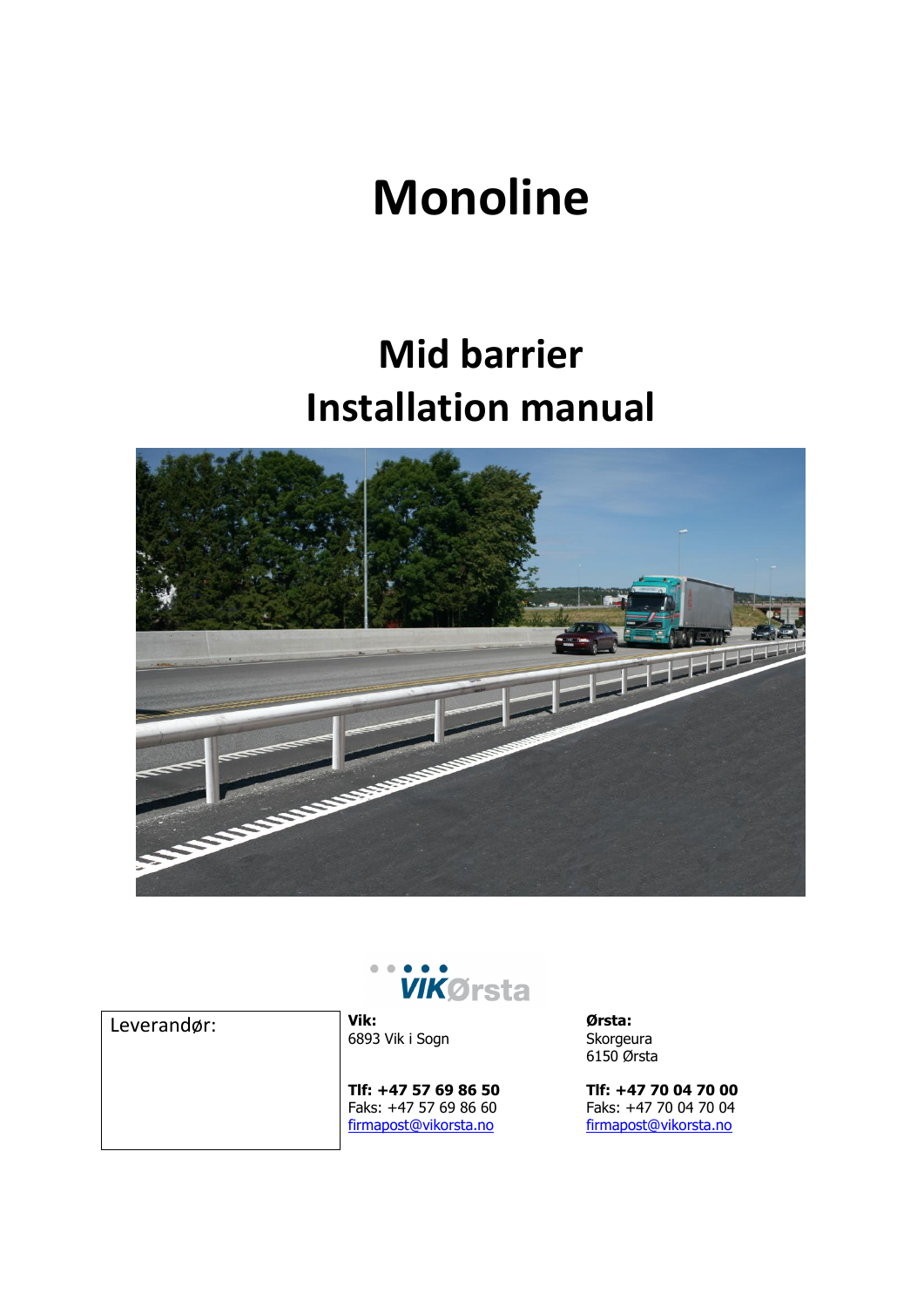

## **Installation manual** Monoline

 $\sqrt{2}$ 

## **Index**

| 1. |  |
|----|--|
| 2. |  |
|    |  |
|    |  |
|    |  |
|    |  |
|    |  |
|    |  |
|    |  |
|    |  |
| 6. |  |
| 7. |  |
| 8. |  |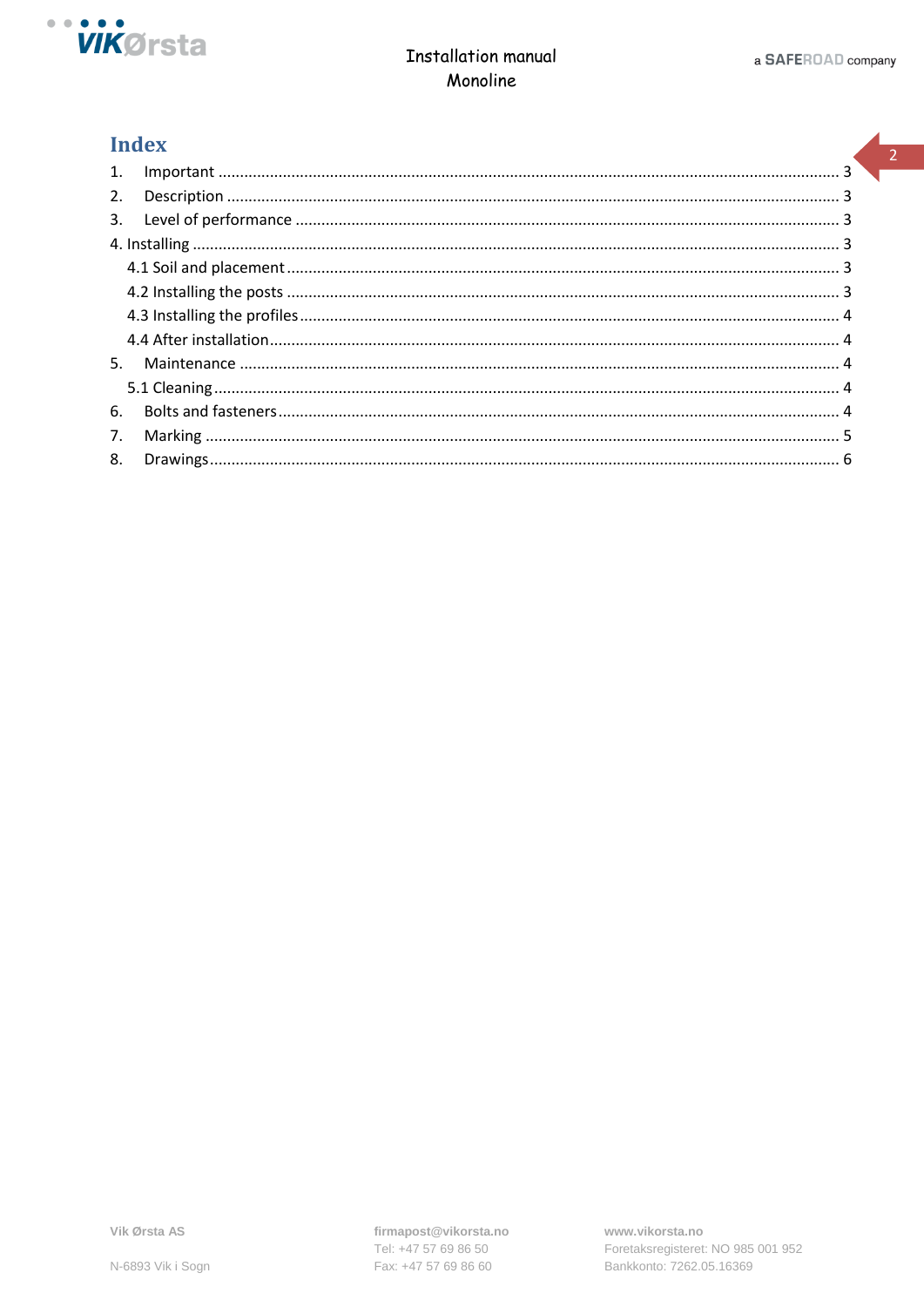

3

## **1. Important**

<span id="page-2-0"></span>Proper installation and repair is essential to ensure the systems maximum performance.

### **2. Description**

<span id="page-2-1"></span>The Monoline is a steel road restraint system that is designed to enhance safety on the roads.

The system has successfully been tested according to classes N2 described in EN 1317-2.

The system is based on steel tube posts with post distance of 2 and 4 meters and longitudinal steel C-profiles.

The system is designed to lead the vehicle back on the road when hit.

The bolts are an important part of the systems function and this manual should be read carefully before installation is started.

#### **3. Level of performance**

<span id="page-2-2"></span>According to EN-1317

| Post distance  | <b>Containment level</b> | <b>Working width</b><br>[W] | <b>Dynamic deflection</b> | <b>Impact severity</b><br>level |
|----------------|--------------------------|-----------------------------|---------------------------|---------------------------------|
| 2 <sub>m</sub> | N2                       | 1,1m/W4                     | $1,0 \text{ m}$           | A                               |
| 4 m            | N2                       | 1,7m/W5                     | 1,6m                      | A                               |

## <span id="page-2-3"></span>**4. Installing**

#### <span id="page-2-4"></span>*4.1 Soil and placement*

The soil where the barrier is placed should be of sufficient quality to ensure the guardrails function.

<span id="page-2-5"></span>The posts should bend and not break up true the soil or be pulled up when the barrier is hit.

#### *4.2 Installing the posts*

The posts should be installed with a distance of 2 or 4 meters.

The holes for the posts should normally be pre-drilled or pre-rammed before installing the post. They should be drilled to the correct level or deeper, to ensure that there is no need to ram the posts after they are placed.

After alignment and height adjustment, parts of the hole around the post should be filled with gravel to lock the post in the correct position.

**Vik Ørsta AS firmapost@vikorsta.no www.vikorsta.no**

Tel: +47 57 69 86 50 Foretaksregisteret: NO 985 001 952 N-6893 Vik i Sogn Fax: +47 57 69 86 60 Bankkonto: 7262.05.16369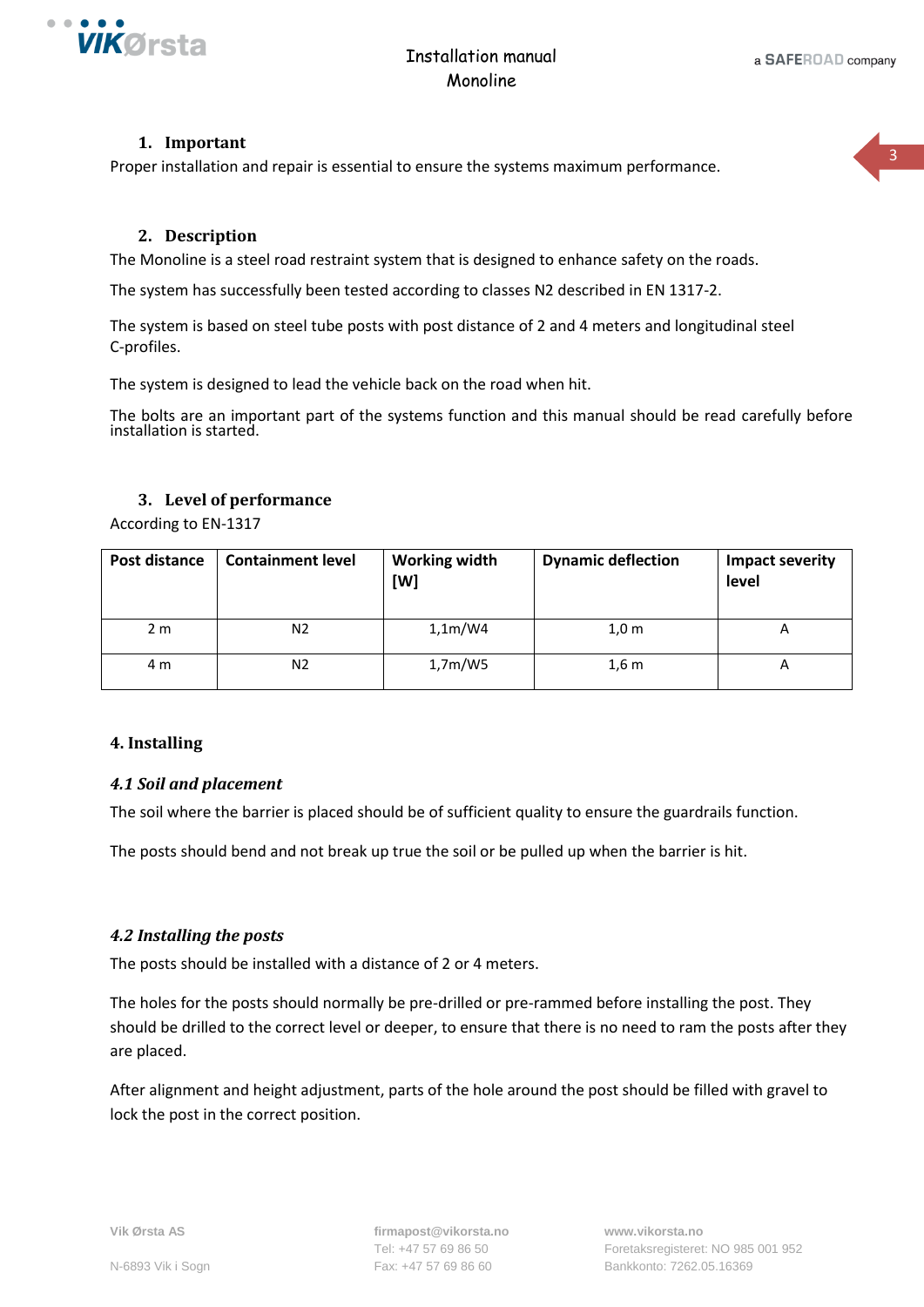

4

## <span id="page-3-0"></span>*4.3 Installing the profiles*

For details regarding connection between post to profile and profile to profile, see chapter 8. Drawings.

## <span id="page-3-1"></span>*4.4 After installation*

When the guardrail is installed and adjusted, the holes around the post should be fully refilled.

## **5. Maintenance**

<span id="page-3-2"></span>There are no general inspections intervals for this guardrail itself. Inspections intervals have to be determent based on local factors such as volume of traffic, risk of damage, climate etc.

The guard rail should be inspected regularly and if displaced or damage, it should be adjusted and repaired.

All damage profiles should be replaced with new when repaired.

## <span id="page-3-3"></span>*5.1 Cleaning*

Cleaning can be done with water and any type of Ph neutral detergent.

<span id="page-3-4"></span>

| Art. nr. | <b>Description</b>                             | Amount              |  |
|----------|------------------------------------------------|---------------------|--|
| 61607    | Fastening bolt M10x25 mm (hot dip galvanized)  |                     |  |
|          | 61607                                          | <b>Bolt M10x25</b>  |  |
| 61609    | Fastening bolt M10x130 mm (hot dip galvanized) |                     |  |
|          | 603310130                                      | Bolt M10X130 4 kt.  |  |
|          | 934310000                                      | Nut M <sub>10</sub> |  |
|          | 933316045                                      | Washer M10          |  |
| 60639    | Connecting bolt M16x25 mm (hot dip galvanized) |                     |  |
|          | 61615                                          | <b>Bolt M16x25</b>  |  |

#### **6. Bolts and fasteners**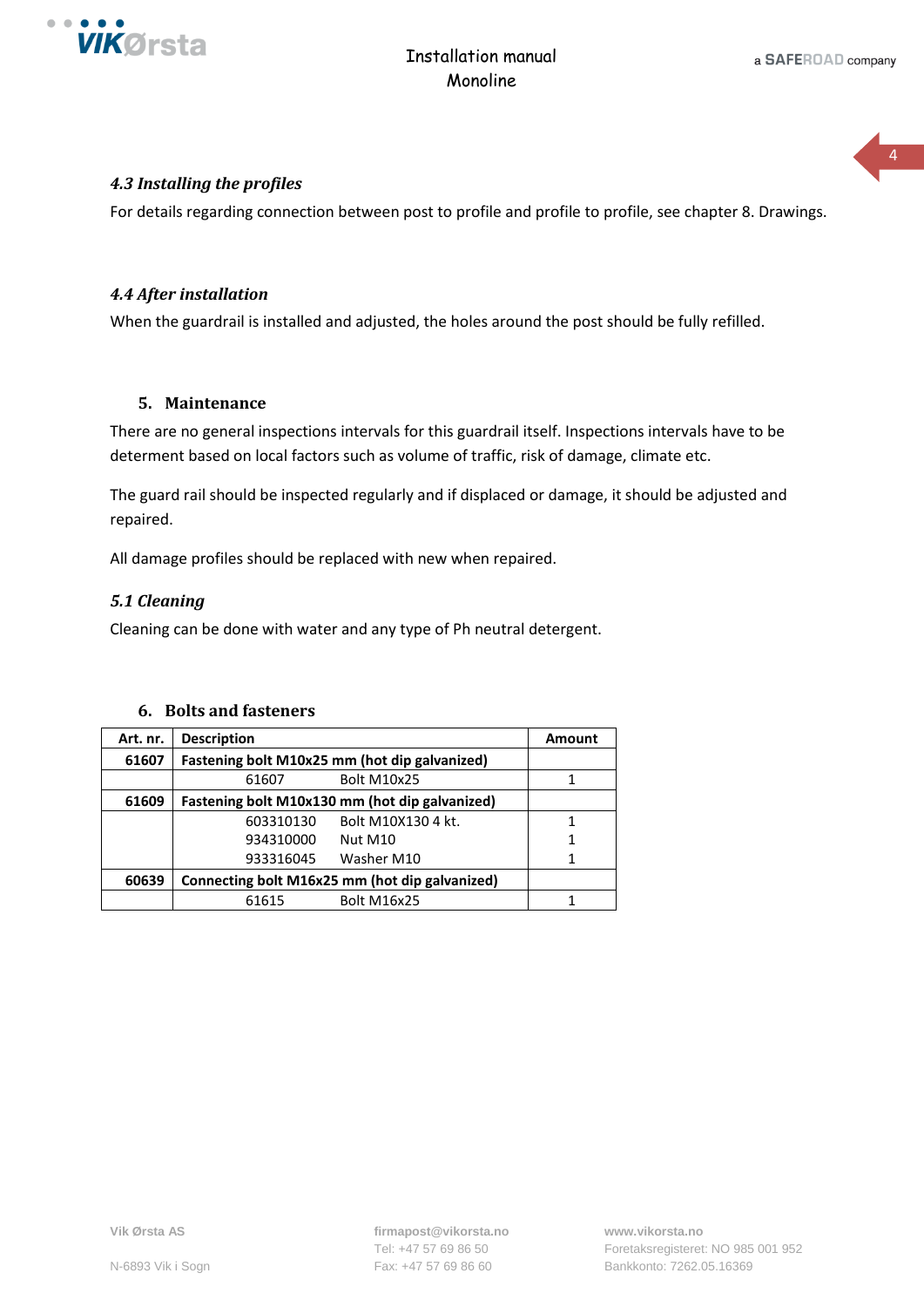

## Installation manual Monoline



**Note:** Please check that all bolts/fasteners are placed correct and all bolts-washer-nuts-connections are normally/proper fastened/tighten.

## **7. Marking**

<span id="page-4-0"></span>If everything is done and installed according to this installation manual, the guardrail can be marked with the CE-mark. This mark shall be placed at the end (the starting end) of the installed guardrail.